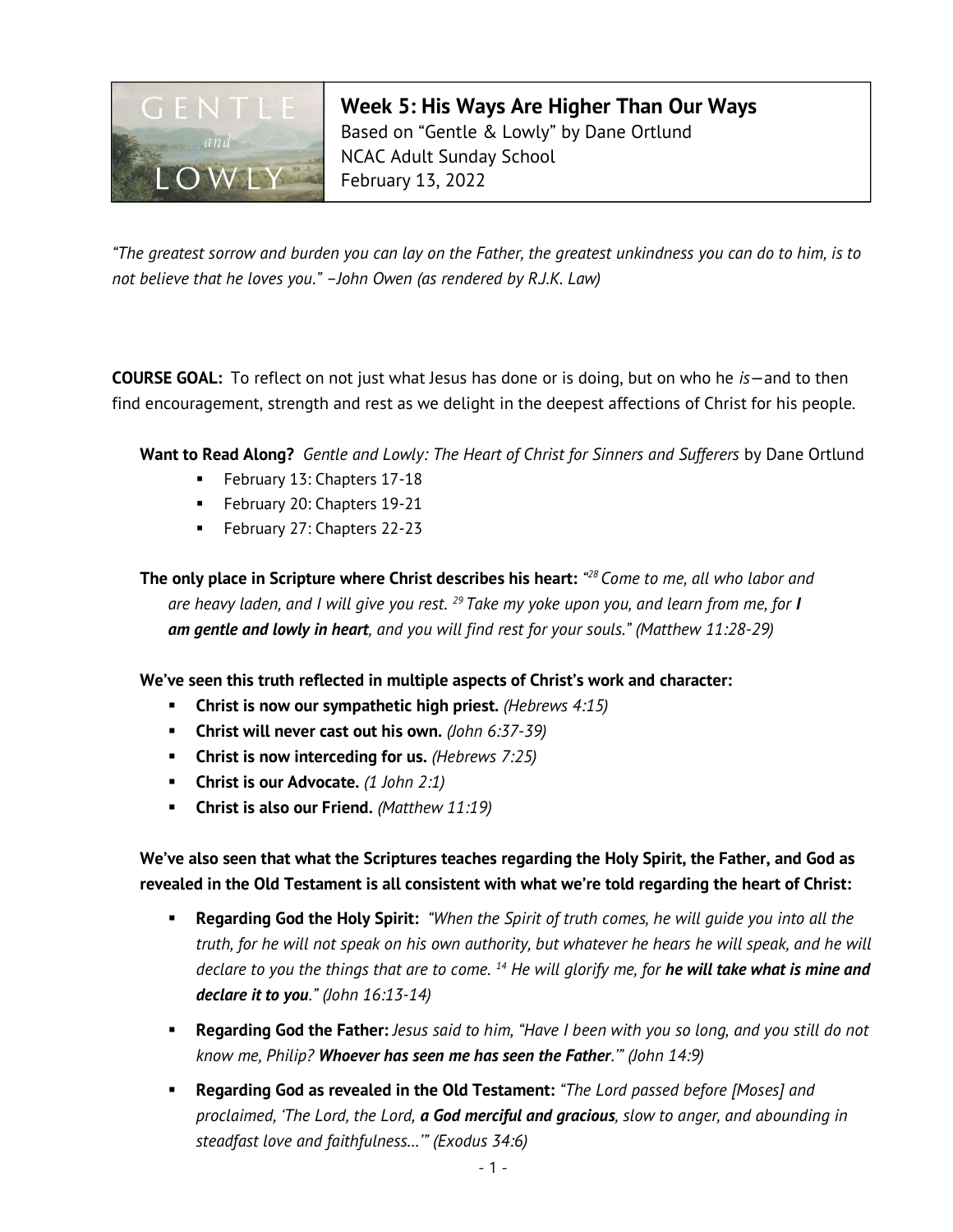## We've also seen that for many of us, our view of God needs correction:

"The Christian life, from one angle, is the long journey of letting our natural assumption about who God is, over many decades, fall away, being slowly replaced with God's own insistence on who he is. This is hard work. It takes a lot of sermons and a lot of suffering to believe that God's deepest heart is 'merciful and gracious, slow to anger.'

"The fall in Genesis 3 not only sent us into condemnation and exile. The fall also entrenched in our minds dark thoughts of God, thoughts that are only dug out over multiple exposures to the gospel over many years. Perhaps Satan's greatest victory in your life today is not the sin in which you regularly indulge but the dark thoughts of God's heart that cause you to go there in the first place and keep you cool toward him in the wake of it." (Gentle and Lowly, pp. 151-52)

### What is usually meant when we use the phrase "God's ways are not our ways"?

 $6$  "Seek the Lord while he may be found; call upon him while he is near;  $<sup>7</sup>$  let the wicked forsake his way,</sup> and the unrighteous man his thoughts; let him return to the Lord, that he may have compassion on him, and to our God, for he will abundantly pardon.  $8$  For my thoughts are not your thoughts, neither are your ways my ways, declares the Lord.  $9^9$  For as the heavens are higher than the earth, so are my ways higher than your ways and my thoughts than your thoughts. (Isaiah 55:6-9)

In verses 6-7, what are we told (or invited) to do?

What are we told we should expect to find when we do this?

In this context, what is the meaning of Scripture when it says that God's ways are not our ways?

### WATCH VIDEO: SESSION 8a

"The message of this book is that we tend to project our natural expectations about who God is onto him instead of fighting to let the Bible surprise us into what God himself says. Perhaps nowhere in the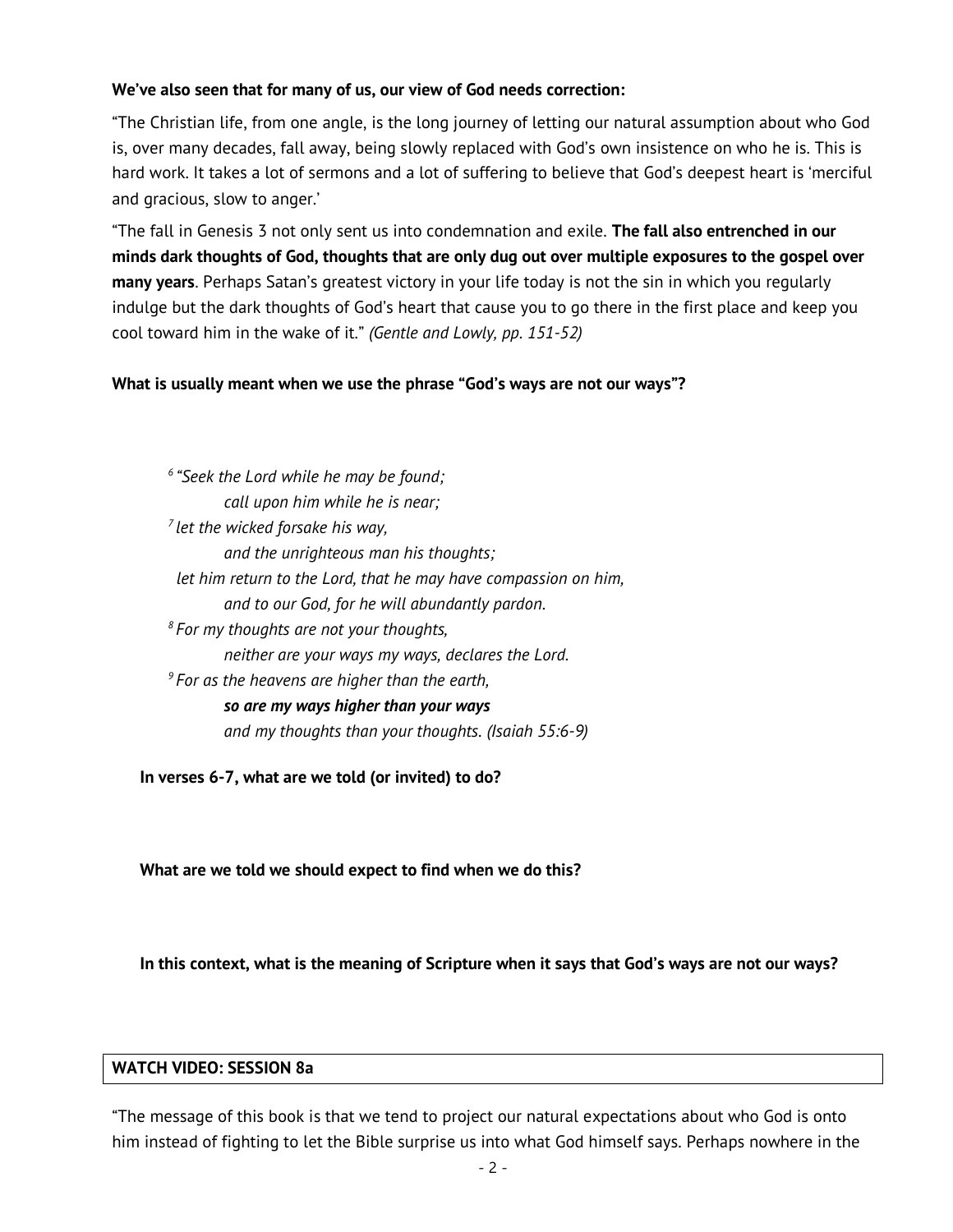Bible is that point made more clearly than in Isaiah 55. 'There is nothing that troubles our consciences more,' said John Calvin on this passage, 'than when we think that God is like ourselves." (G&L, p. 155)

What are some ways our souls might become troubled as a result of thinking God is like us?

In the video, Ortlund stressed that God is not only unlike us in his *greatness*, but also in his goodness. What are some ways God's goodness far outweighs our own?

The only other place in the Bible that we see the phrase "as high as the heavens are above the earth" is in Psalm 103:

 $8$  The LORD is merciful and gracious, slow to anger and abounding in steadfast love.  $<sup>9</sup>$ He will not always chide,</sup> nor will he keep his anger forever.  $10$  He does not deal with us according to our sins, nor repay us according to our iniquities.  $11$  For as high as the heavens are above the earth, so great is his steadfast love toward those who fear him. (Psalm 103:8-11)

Together Psalm 103:11 and Isaiah 55:9 show us that God's ways and thoughts are not like our ways and thoughts in that God's thoughts of love and God's ways of compassion are not like our own. God's love, mercy and compassion are of a nature and magnitude far outside of our fallen way of thinking.

# If even the most intense human love and mercy is but a faint echo of God's love and mercy, how should that affect us as we go through life?

For thus says the One who is high and lifted up, who inhabits eternity, whose name is Holy: "I dwell in the high and holy place, and also with him who is of a contrite and lowly spirit, to revive the spirit of the lowly, and to revive the heart of the contrite." (Isaiah 57:15)

How do these verses present another example of how God's ways are not like our ways?